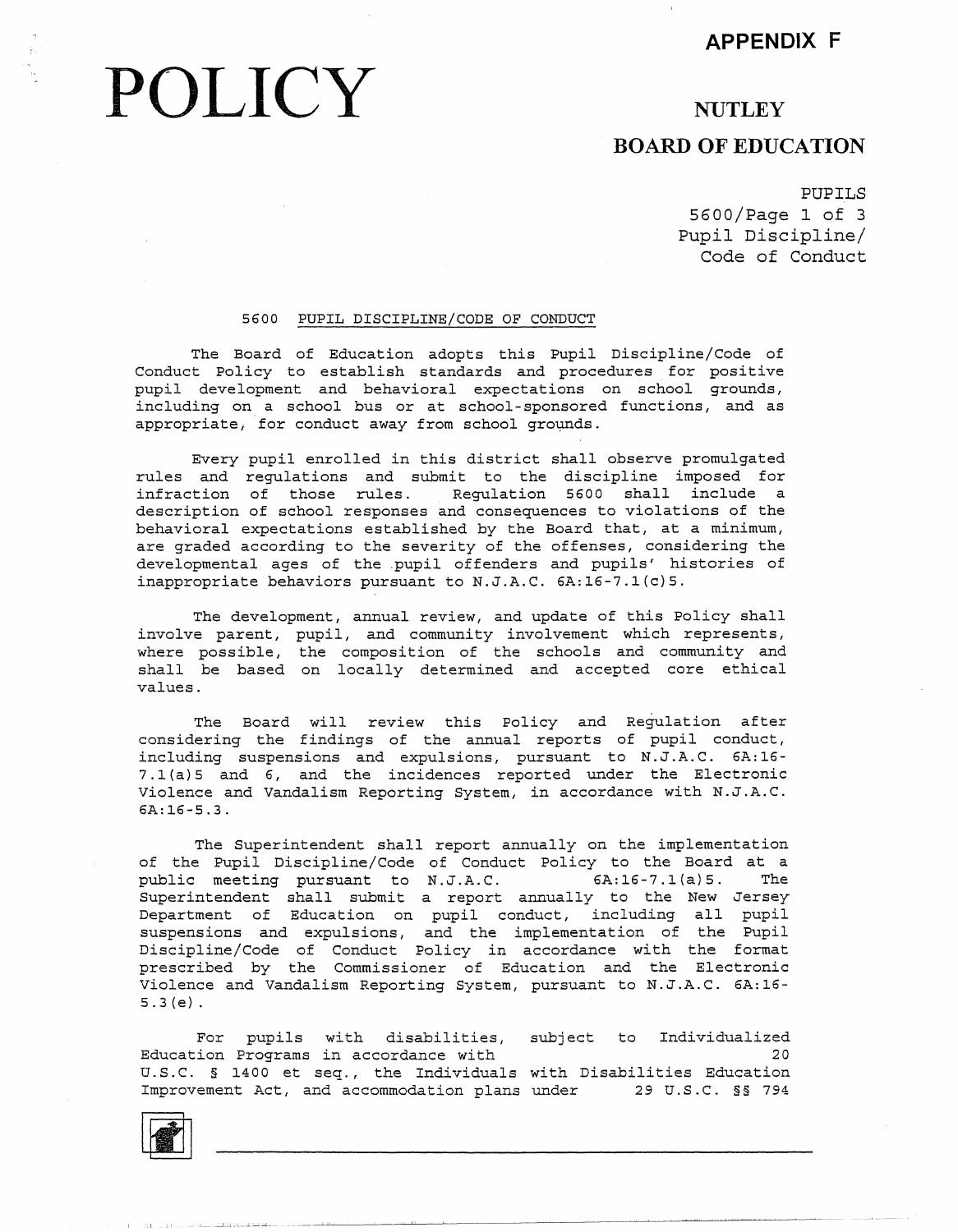# POLICY NUTLEY

### **BOARD OF EDUCATION**

PUPILS

5600/Page 2 of 3 Pupil Discipline/ Code of Conduct

and 705(20), pupil discipline and the code of conduct shall be implemented in accordance with the components of the applical plans.

The Building Principal or designee shall have the authority to assign discipline to pupils. School authorities also have the right to impose a consequence on a pupil for conduct away from school grounds, including on a school bus or at a school-sponsored function pursuant to N.J.A.C. 6A:16-7.6. This authority shall be exercised only when it is reasonably necessary for the pupil's physical or emotional safety, security, and well-being or for reasons relating to the safety, security, and well-being of other pupils, staff, or school grounds, pursuant to N.J.S.A. 18A: 25-2 and 18A: 37-2. This authority shall be exercised only when the conduct which is the subject of the proposed consequence materially and substantially interferes with the requirements of appropriate discipline in the operation of the school. Consequences shall be handled in accordance with Policy and Regulation 5600, pursuant to N.J.A.C. 6A:16-7.1, and as appropriate, in accordance with N.J.A.C. 6A:16-7-2, 6A:16-7.3, or 6A:16-7.5.

Any pupil to be disciplined shall be provided the due process procedures for pupils and their families as set forth in N.J.A.C. 6A:16-7.2 through 7.6.

When a pupil transfers to a public school district from another public school district, all information in the pupil's record related to disciplinary actions taken against the pupil by the school district and any information the school district has obtained pursuant to N.J.S.A. 2A: 4A-60, Disclosure of Juvenile Information, Penalties for Disclosure, shall be provided to the receiving public school district, in accordance with the provisions of N.J.S.A. 18A:36-19{a), N.J.A.C. 6A:32{e)l0.iv., and N.J.A.C. 6A:16-7.10.

Regulation 5600 shall include a description of pupil responsibilities that include expectations for academic achievement and behavior, a description of behaviors that will result in suspension or expulsion pursuant to N.J.S.A. 37-2, and a description of pupil rights pursuant to N.J.A.C. 6A:16-7.l{c)3.i through vii.

Comprehensive behavioral supports that promote positive pupil development and the pupil's abilities to fulfill the behavioral expectations established by the Board will include: positive reinforcement for good conduct and academic success including the programs as outlined in Policy 5440; supportive interventions and